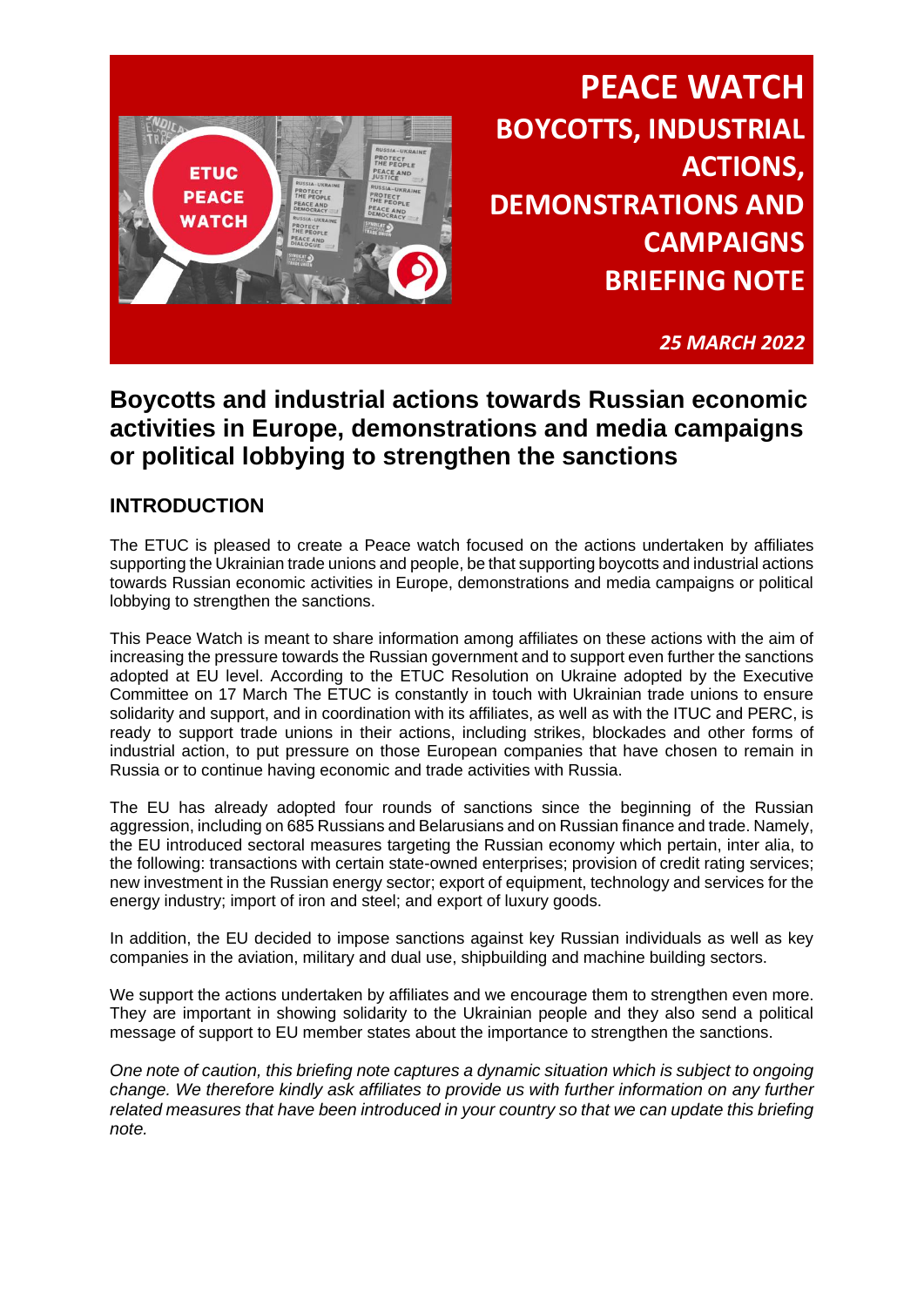

*25 MARCH 2022*

#### **Austria**

ÖGB is engaged in substantial humanitarian aid to Ukrainian trade unions and has set up a donation account to support Ukrainian people.

#### **Belgium**

FGTB participated in two demonstration in support of the Ukrainian people and against the war: on March 15th (following the call of the ITUC and the ETUC) and on March 26th (following the call of the Belgian peace movement). The messages conveyed by FGTB were the following:

- 1. The workers are the first losers of the war:
	- a. In the first place, the Ukrainian workers (bombing of factories and public services threatening their prospects for a decent life and their own lives). FGTB therefore express its solidarity with Ukrainian workers and trade unions.
	- b. Also, the Russian workers. They will be the first to be affected in Russia by the sanctions that Vladimir Putin has attracted on his country. The low salaries and social benefits will be insufficient to face the increase in prices. Because of the lack of financial regulation at the global level, the Russian oligarchs will only be partly affected (since, for example, they hold their assets in tax havens, etc.)
	- c. EU workers will also be affected: increase in energy prices, supply and market access problems in the value chain.
- 2. No to the use of war to promote nationalism. No to the use of the war to promote the ultraliberal extension of the market and the social dumping.
- 3. No to war; welcome refugees; trade unions united for peace.

#### **Czech Republic**

The crisis of the war in Ukraine is also a frequent topic of ČMKOS when addressing the Czech government both through media or lobbying practices. ČMKOS supported the positions of the International Trade Union Confederation (ITUC) and the European Trade Union Confederation (ETUC) on the situation in Ukraine and the Day of Action for Peace organised by the European Trade Union Confederation on 15 March 2022 in Brussels. In the context of the integration of Ukrainian citizens into the labour market, ČMKOS considers the application of the principle of equal treatment of all job seekers on the labour market to be a non-negotiable condition.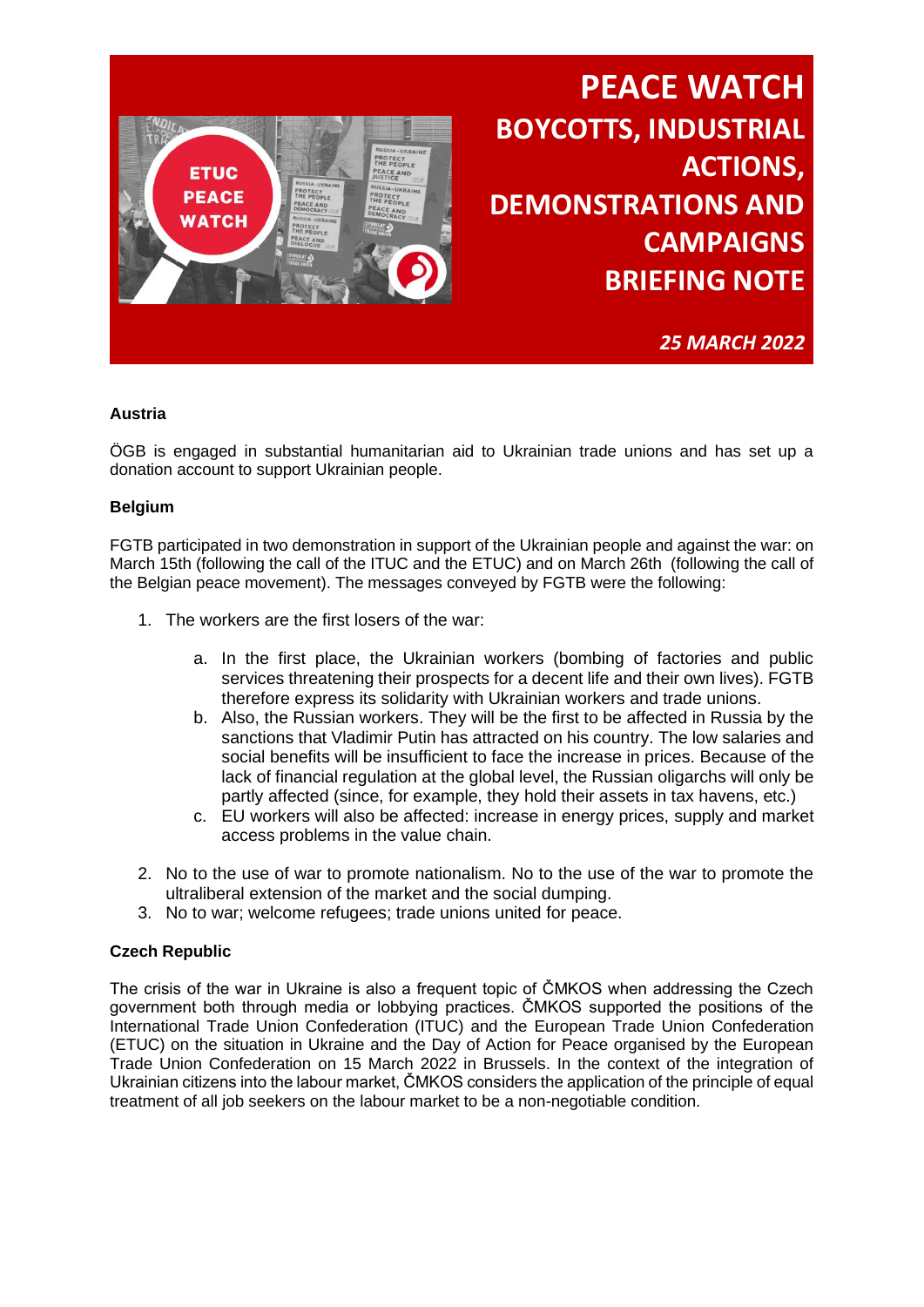

*25 MARCH 2022*

#### **Denmark**

Workers in the Esbjerg Harbor refused to load/unload Russian vessels. The statement from the workers has full support from the Managing Director of Esbjerg Harbor. It should be noted that no Russians vessels are currently in the harbor and none are expected in a foreseeable future.

[https://ekstrabladet.dk/nyheder/samfund/havnemedarbejdere-vender-ryggen-til-russiske](https://ekstrabladet.dk/nyheder/samfund/havnemedarbejdere-vender-ryggen-til-russiske-skibe/9157416)[skibe/9157416](https://ekstrabladet.dk/nyheder/samfund/havnemedarbejdere-vender-ryggen-til-russiske-skibe/9157416)

A pub in Denmark has started a boycott of Carlsberg beer, since Carlsberg has to some extend continued its operation in Russia.

[https://www.berlingske.dk/business/et-af-danmarks-aeldste-vaertshuse-boykotter-carlsberg-de](https://www.berlingske.dk/business/et-af-danmarks-aeldste-vaertshuse-boykotter-carlsberg-de-skal-helt-ud-af)[skal-helt-ud-af](https://www.berlingske.dk/business/et-af-danmarks-aeldste-vaertshuse-boykotter-carlsberg-de-skal-helt-ud-af)

Russian artists have been removed from planned performances on several occasions in Denmark.

#### **Finland**

Many trade unions cancelled an agreement with Teboil gas stations (which belong to the Russian company Lukoil) which provided advantageous conditions to affiliates.

SAK, STTK and Akava condemned the Russian war on Ukraine and expressed our support for the EU sanctions to Russia (see [https://www.sak.fi/en/whats-new/news/sak-akava-and](https://eur01.safelinks.protection.outlook.com/?url=https%3A%2F%2Fwww.sak.fi%2Fen%2Fwhats-new%2Fnews%2Fsak-akava-and-sttk-strongly-condemn-russian-attack-ukraine-and-support-sanctions-imposed-eu&data=04%7C01%7Cidoreste%40etuc.org%7Cf542bf24aebb4fde2d7b08da0ce79ac5%7C7a57d45075f34a4da90dac04a367b91a%7C0%7C0%7C637836486123619009%7CUnknown%7CTWFpbGZsb3d8eyJWIjoiMC4wLjAwMDAiLCJQIjoiV2luMzIiLCJBTiI6Ik1haWwiLCJXVCI6Mn0%3D%7C3000&sdata=jGlGjEDhLVAdWME%2BmRcaaHJXTrvxf0D9QT3ghRFUFos%3D&reserved=0)[sttk-strongly-condemn-russian-attack-ukraine-and-support-sanctions-imposed-eu\)](https://eur01.safelinks.protection.outlook.com/?url=https%3A%2F%2Fwww.sak.fi%2Fen%2Fwhats-new%2Fnews%2Fsak-akava-and-sttk-strongly-condemn-russian-attack-ukraine-and-support-sanctions-imposed-eu&data=04%7C01%7Cidoreste%40etuc.org%7Cf542bf24aebb4fde2d7b08da0ce79ac5%7C7a57d45075f34a4da90dac04a367b91a%7C0%7C0%7C637836486123619009%7CUnknown%7CTWFpbGZsb3d8eyJWIjoiMC4wLjAwMDAiLCJQIjoiV2luMzIiLCJBTiI6Ik1haWwiLCJXVCI6Mn0%3D%7C3000&sdata=jGlGjEDhLVAdWME%2BmRcaaHJXTrvxf0D9QT3ghRFUFos%3D&reserved=0). All three unions supported

a demonstration against the Russian invasion, organised by a wide range of political youth organisations and summoned their members to participate in it.

On March 15, an online action was organised by SAK, which call on members to display Ukrainian colours and used ETUC hashtags and slogans.

SAK is supporting Ukrainian citizens fleeing to Finland by providing information on workers' rights in Ukrainian language.

#### **Lithuania**

15 March was declared by the trade union confederation Solidarumas a Global Day of Solidarity with Ukraine, therefore joining ETUC commemoration organised in front of the buildings of the European Commission and European Council.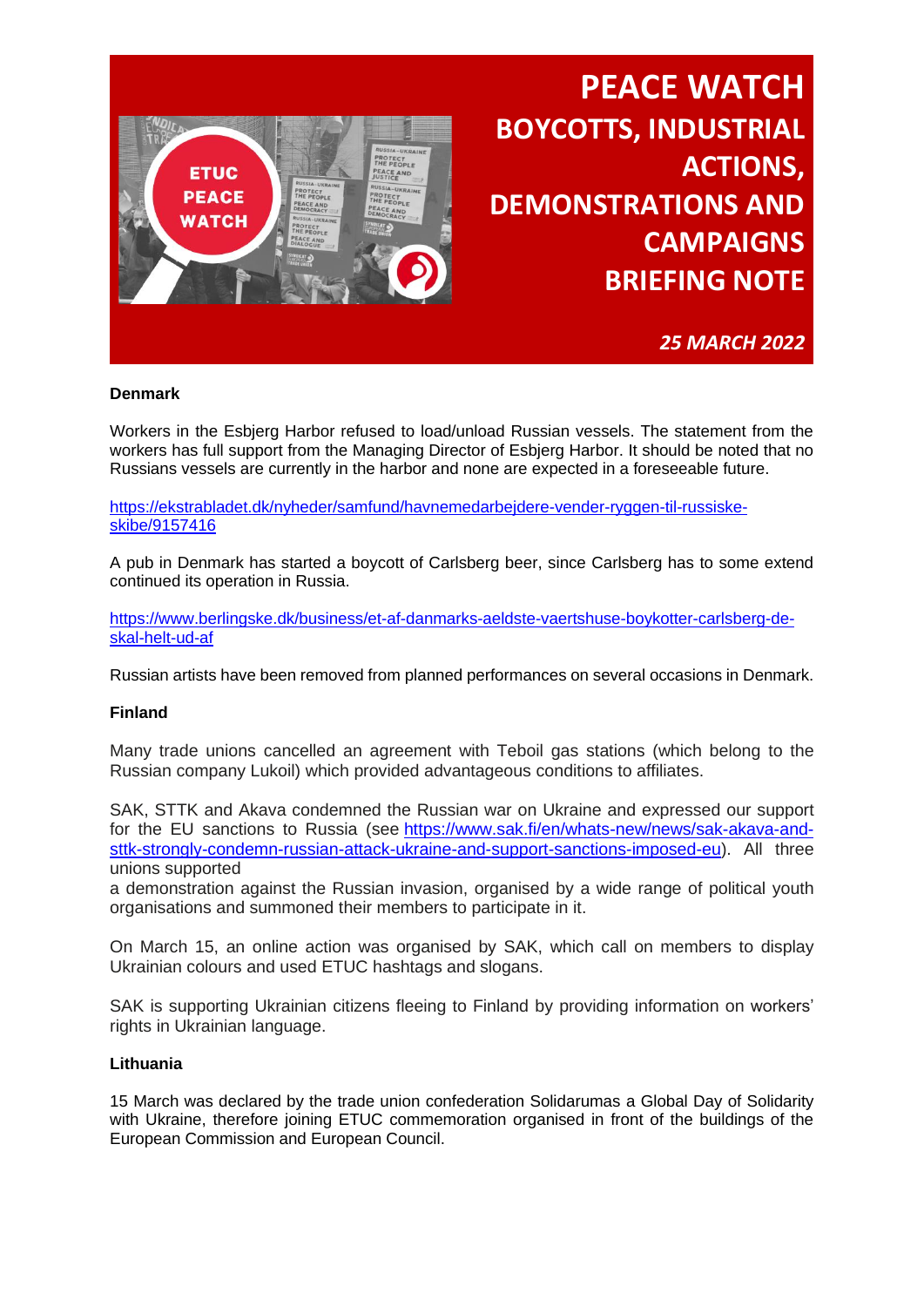

Solidarumas expressed its solidarity with the Ukrainian workers who have lost their jobs because of the war of Russia on their country and are joining the army to defend their country. Solidarumas is making an appeal to its members and all Lithuanian employees asking them to donate one hour's salary to the Ukrainian people.



#### **Poland**

The activities of the National Commission of NSZZ Solidarność and its regional division are focused mainly on humanitarian aid.

Boycott actions undertaken by the trade union are a part of actions taken spontaneously by the majority of Polish society in this respect. These are mainly actions in social media, e.g. OZ the action "stop 460-469 and 481" (these are barcode numbers specific to Russia and Belarus). The action was so large that in the first week of March the leading retail chains in Poland decided to withdraw Russian products from their offer.

Due to the hostilities and earlier political decisions, the volume of transported goods was inevitably reduced. There is a strong response in the transport and logistics industry. Trade unionists demand that the transport of Russian and Belarusian goods through Polish territory be blocked, e.g. Transport Section demanded blockage of Belarusian and Russian trucks or lorries on the Polish border.

The National Commission of NSZZ Solidarność called on its members represented in European Works Councils to take action to stop the business operations of their companies in Russia whenever possible. Urgent consultations with the relevant EWC co-ordinators appointed by the European trade federations (ETUFs) we therefore called on.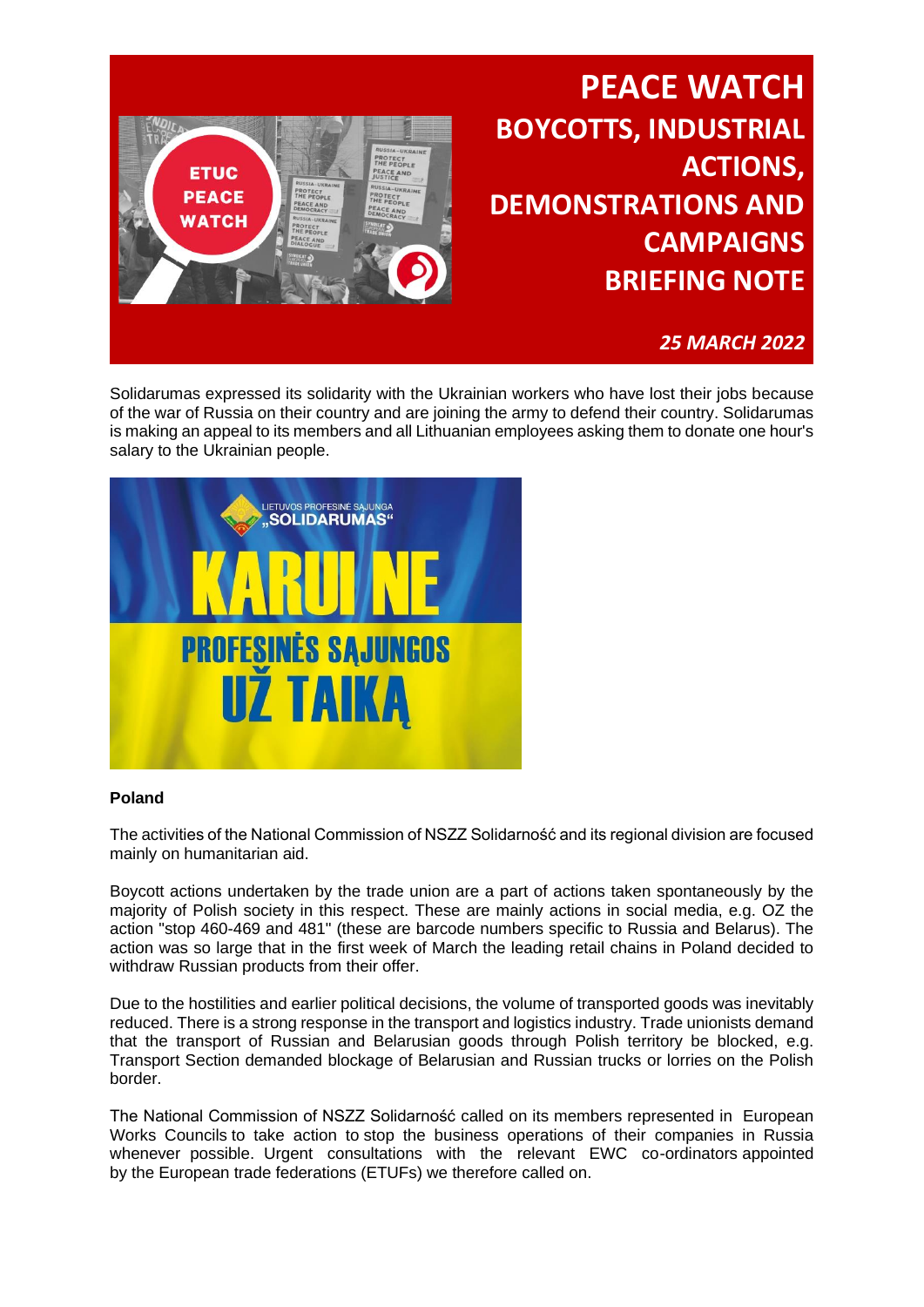

*25 MARCH 2022*

The National Commission of NSZZ Solidarność calls on the exclusion of the Russian FNPR from international trade union structures because of its support of the Russian aggression.

Actions, such as rallies and demonstrations, have been organised in regions across the country. Examples were provided of the regions of Pomorze Zachodnie, Ziemia Łódzka, Ziemia Przemyska, and Srodkowo-Wschodni. The whole structure of the trade union, from the national to the local level, is involved in expressing solidarity with the Ukrainian people. All the more so, since many companies employed Ukrainian workers before the outbreak of war. The forms are varied: radio interviews (example 5), displaying Ukrainian flags (example 1), rallies in support (example 4), appeals to managements of companies to stop cooperation with Russian and Belarusian companies e.g. OZ in Zentis Siedlce - rallies, positions (example 1), appeals not to send to Russia goods produced in a given company (position attached), employees walk around with yellow and blue ribbons (example: employees of the NSZZ "Solidarność" headquarters), exclusion of Russian participants from a race organized by the region (example 2), a motto calling for peace on the region's website (example 3).



#### **Portugal**

UGT-Portugal and its trade unions have shown their solidarity with the Ukrainian people, by responding, to the appeal by the ETUC, ITUC and PERC, and with a symbolic amount to the Red Cross for work in Ukraine.

On 21 March, the National Secretariat of UGT, which brings together the leaders of all affiliated trade unions, paid tribute to the martyred people of Ukraine, victim of an unacceptable aggression by Russia. The Ambassador of Ukraine in Portugal, Inna Ohnivets, joined this action.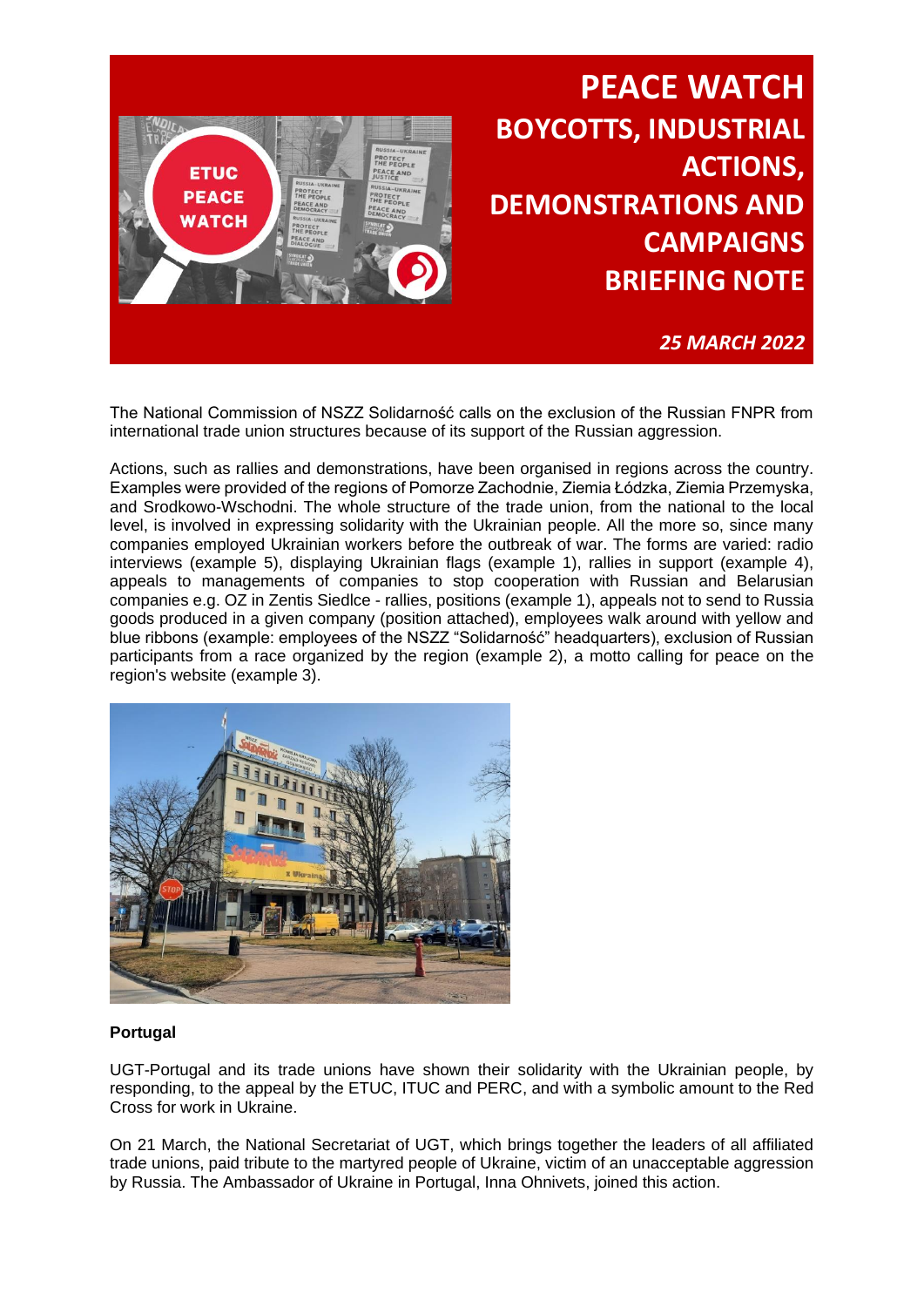

*25 MARCH 2022*

#### **Spain**

UGT and CCOO called on workers in in all workcenters to gather on March 9th at 12:00 to express solidarity for Ukrainian people.

#### **Switzerland**

The Swiss Trade Union Confederation SGB/USS and its affiliates are engaged in substantial humanitarian aid to Ukrainian trade unions and have set up a donation account to support Ukrainian people. Also the SGB-funds for international support of Trade Unions and Humanitarian have donated substantially to different projects and to the ITUC/ETUC fund for Ukraine. The SGB organised several demonstrations against the unjustified Russian aggression war against the Ukrainian people. The SGB and its affiliates together with other organisations will organize the 2nd of April a rally for peace in Ukraine and condemnation of the Russian aggression towards the Ukrainians in Bern.

#### **The Netherlands**

The FNV condemns the Russian military attack in Ukraine and calls for an immediate cessation of hostilities. The Confederation has declared its solidarity with the Ukrainian people and the Ukrainian workers and trade unions. Together with the international trade union movement, the FNV speaks out against the war and supports our colleagues from the independent trade union KTR, as well as everyone else in Russia and the region who publicly speaks out against the military intervention. It is the duty of unions in the region to work together to facilitate a peaceful resolution of the conflict and ensure a common future for all, without violence or war. This is in everyone's interest: the Ukrainians, who face the ravages of war first and foremost, but also the Russian citizens, who must suffer the social consequences of disastrous political choices by their leaders and economic sanctions. The international community and the European Union must use all political and diplomatic means to de-escalate the conflict. It is their duty to initiate a peace process with respect for democracy, human rights and international conventions. The FNV will participate in any initiative that calls for peace. The Confederation also call on the Dutch government to work out, together with the other countries of the European Union, a humanitarian policy to receive refugees.

For more information, see the FNV press release on Ukraine: [https://www.fnv.nl/nieuwsbericht/algemeen-nieuws/2022/03/fnv-biedt-financiele-en-humanitaire](https://www.fnv.nl/nieuwsbericht/algemeen-nieuws/2022/03/fnv-biedt-financiele-en-humanitaire-hulp-aan-oekra)[hulp-aan-oekra"](https://www.fnv.nl/nieuwsbericht/algemeen-nieuws/2022/03/fnv-biedt-financiele-en-humanitaire-hulp-aan-oekra)

**UK**

TUC reported that workers organised by the public services union UNISON refused to unload a Russian gas container in Kent, in Southeast England, on Thursday March 3 (see: [https://www.bbc.co.uk/news/uk-england-kent-60619112\)](https://www.bbc.co.uk/news/uk-england-kent-60619112).